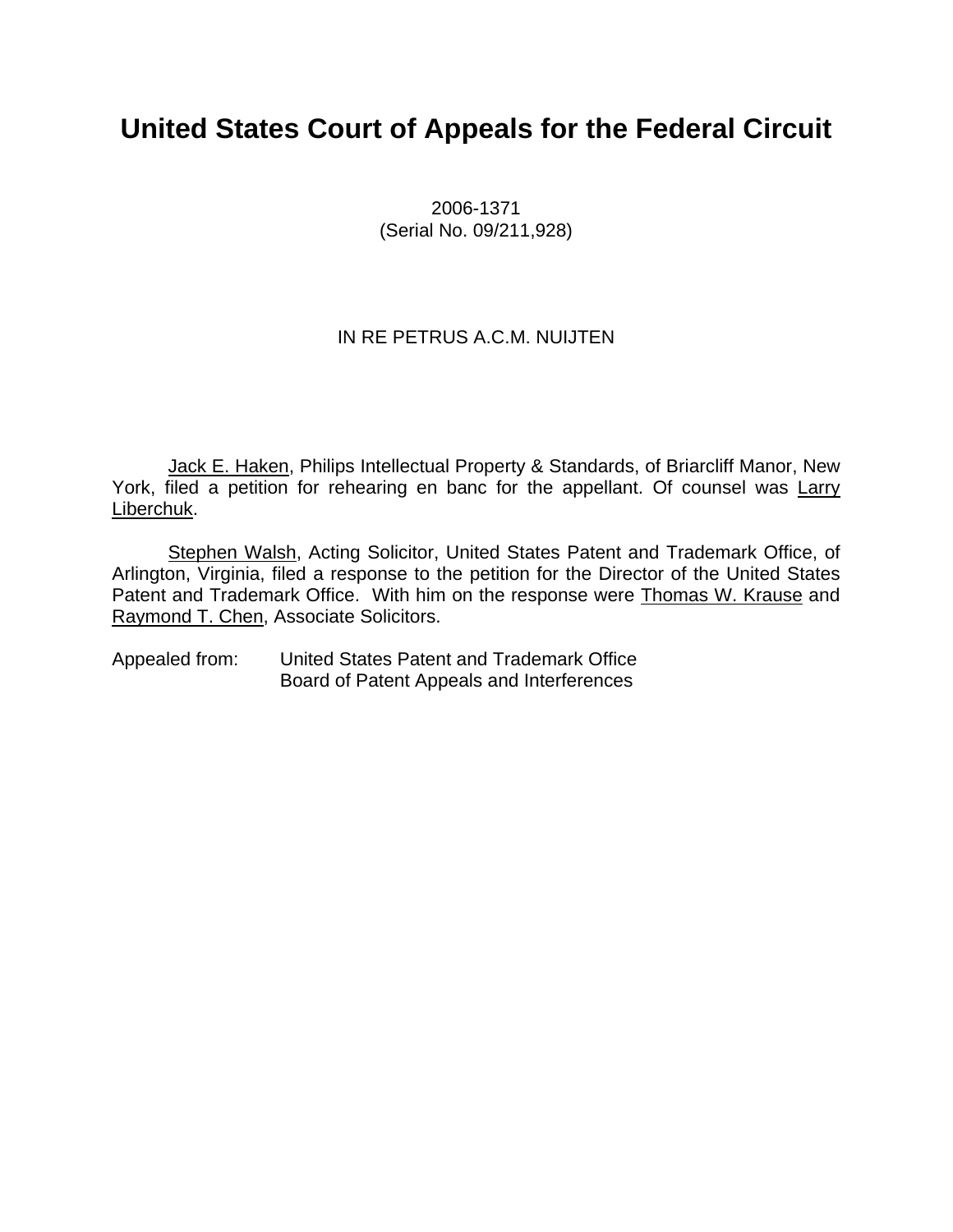# **United States Court of Appeals for the Federal Circuit**

2006-1371 (Serial No. 09/211,928)

#### IN RE PETRUS A.C.M. NUIJTEN

Appeal from the United States Patent and Trademark Office, Board of Patent Appeals and Interferences.

#### ON PETITION FOR REHEARING EN BANC

Before MICHEL, Chief Judge, NEWMAN, MAYER, LOURIE, RADER, SCHALL, BRYSON, GAJARSA, LINN, DYK, PROST, and MOORE, Circuit Judges.

PER CURIAM.

LINN, Circuit Judge, with whom NEWMAN and RADER, Circuit Judges, join, dissents from the denial of the petition for rehearing en banc.

#### O R D E R

A petition for rehearing en banc was filed by the Appellant, and a response thereto was invited by the court and filed by the Director of the United States Patent and Trademark Office. The petition for rehearing was referred to the panel that heard the appeal, and thereafter the petition for rehearing en banc and response were referred to

the circuit judges who are authorized to request a poll whether to rehear the appeal en

banc. A poll was requested, taken, and failed.

Upon consideration thereof,

IT IS ORDERED THAT:

- (1) The petition for panel rehearing is denied.
- (2) The petition for rehearing en banc is denied.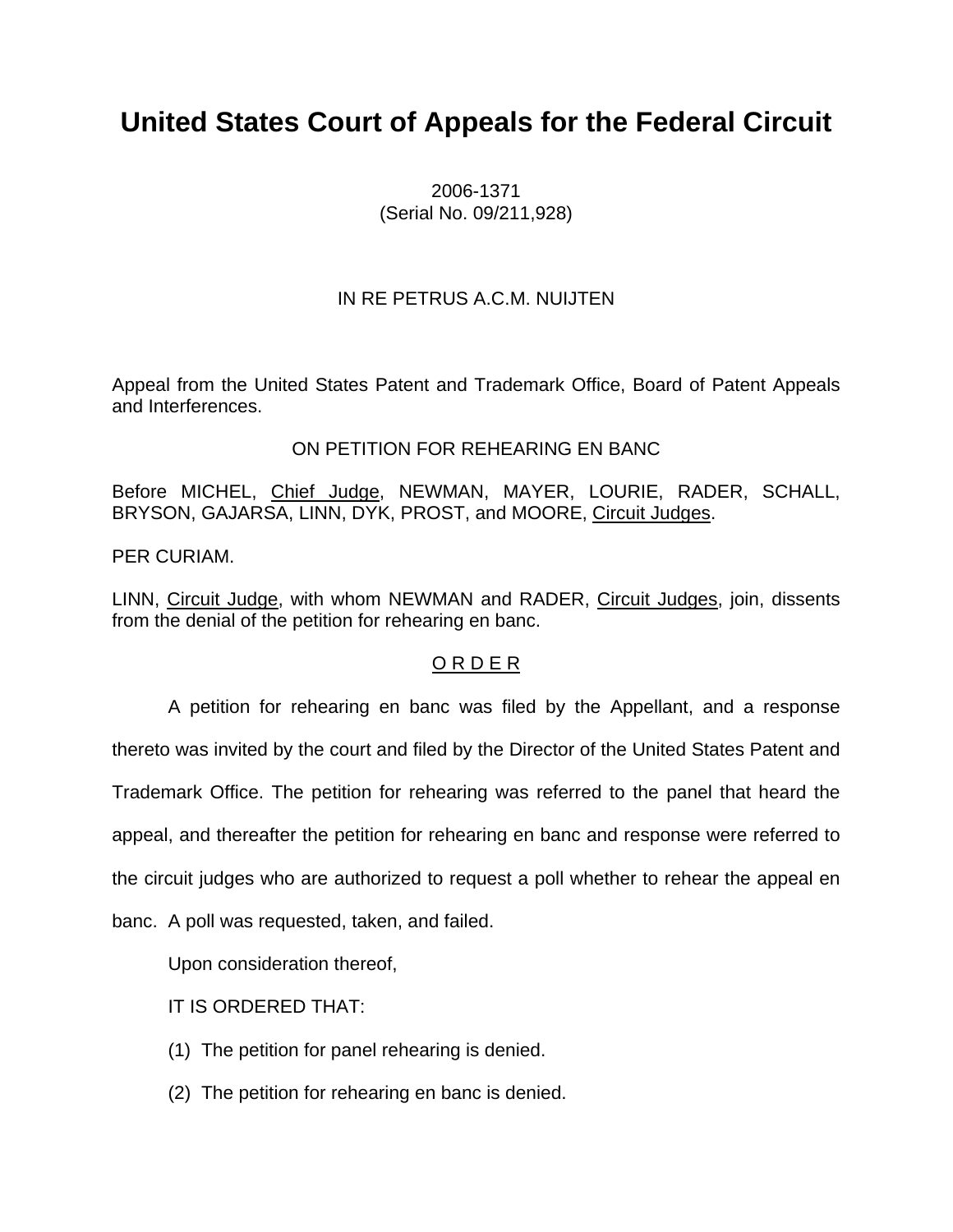(3) The mandate of the court will issue on February 19, 2008.

FOR THE COURT

February 11, 2008 **/s/ Jan Horbaly** 

Date Jan Horbaly<br>Clerk **Clerk** (2007) and the contract of the contract of the Clerk

cc: Jack E. Haken, Esq. Stephen Walsh, Esq.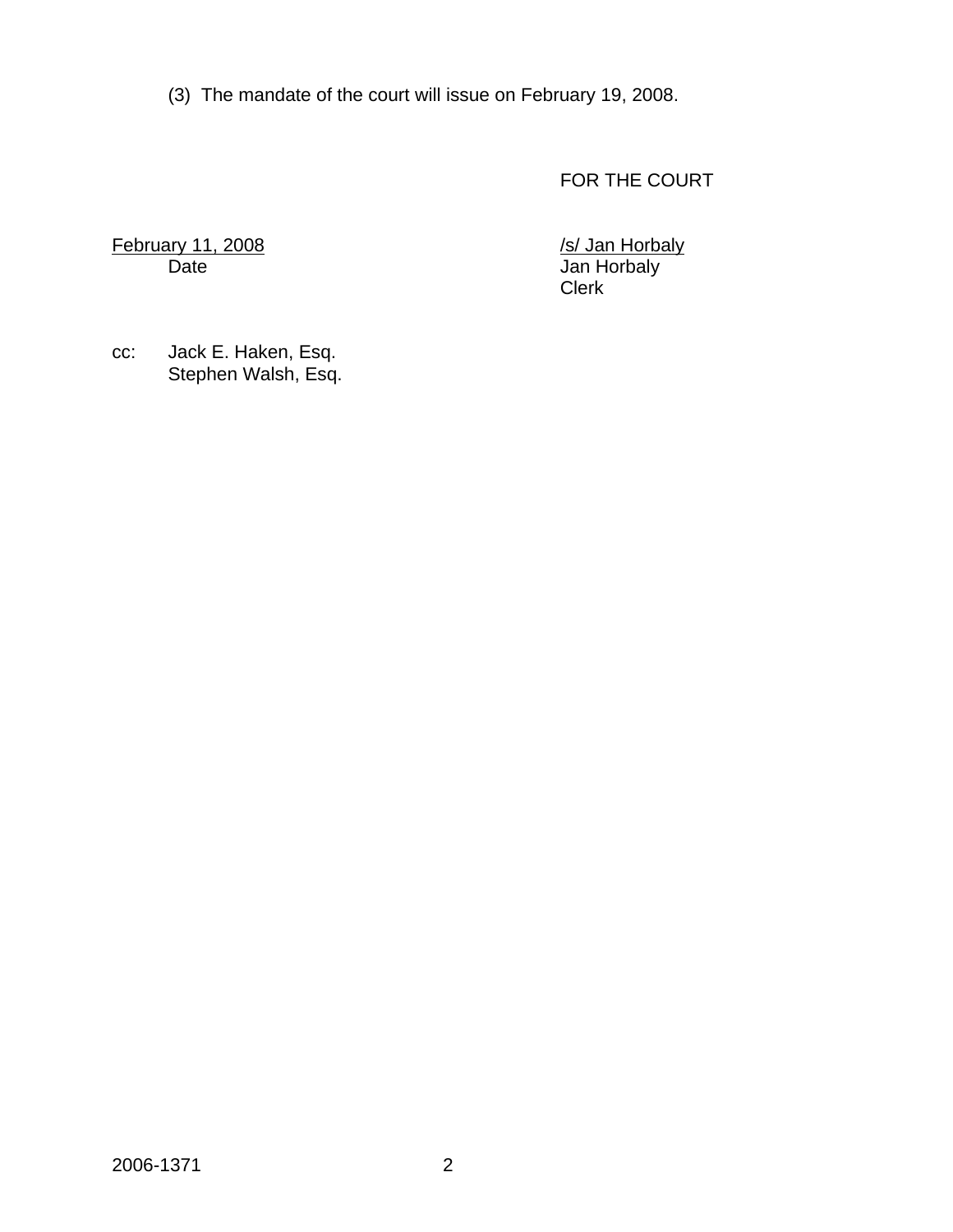### **United States Court of Appeals for the Federal Circuit**

2006-1371 (Serial No. 09/211,928)

#### IN RE PETRUS A.C.M. NUIJTEN

Appeal from the United States Patent and Trademark Office, Board of Patent Appeals and Interferences.

LINN, Circuit Judge, with whom NEWMAN and RADER, Circuit Judges, join, dissenting from the denial of the petition for rehearing en banc.

I respectfully dissent from the court's decision not to rehear this case en banc. As I explained in my dissent from the panel opinion in this case, our decision conflicts with our own precedents as well as those of the Supreme Court. See In re Nuijten, 500 F.3d 1346, 1358 (Fed. Cir. 2007) (Linn, J., concurring-in-part and dissenting-inpart). It conflicts with our own precedent because our predecessor court's decision in In re Breslow, 616 F.2d 516 (C.C.P.A. 1980), forecloses the majority's conclusion, see Nuijten, 500 F.3d at 1356, that something "transient" or "fleeting" cannot constitute a "manufacture" under 35 U.S.C. § 101. And it conflicts with Supreme Court precedent because it ignores the Supreme Court's analysis of how, in general terms, § 101 is to be construed. As the Court discussed in Diamond v. Chakrabarty, patentable subject matter includes "anything under the sun that is made by man" except for certain enumerated exceptions: "The laws of nature, physical phenomena, and abstract ideas have been held not patentable." 447 U.S. 303, 309 (1980). The majority's narrow construction of "manufacture" ignores this framework.